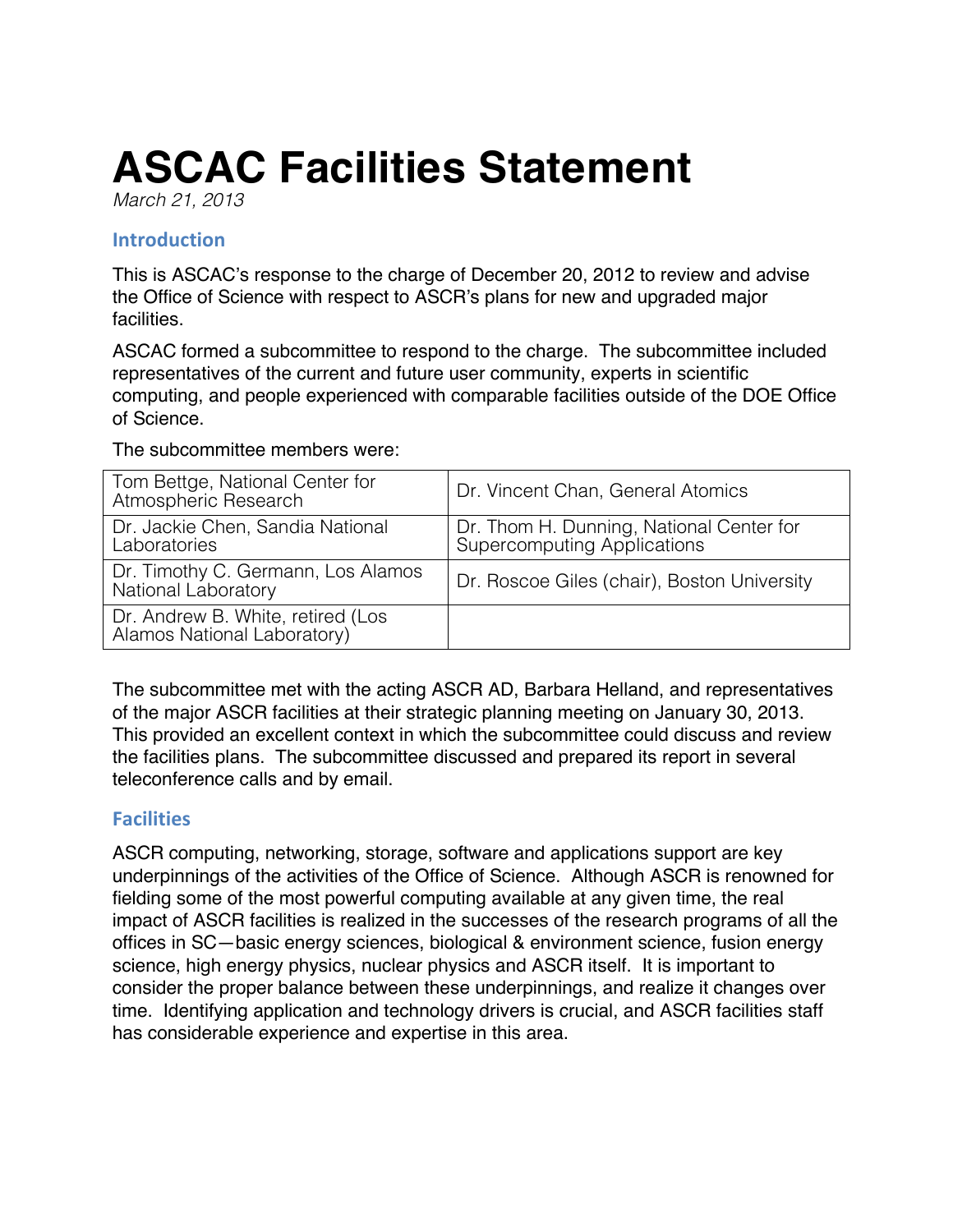Because of the unique and rapidly changing role of computing and data in all areas of science, we believe that investment in this area is critical to the overall mission of the Office of Science and to DOE and the nation. The facilities we comment on here represent the minimum necessary to support the needs of the Office of Science, DOE and the nation and do not explicitly incorporate a full scale commitment to exascale computing development and deployment as envisioned in ASCAC's Fall 2010 report.

 The three major facilities brought to our attention by the ASCR AD reflect a balanced roadmap for upgrading existing ASCR computing and networking capabilities to meet the expected and emerging needs of DOE and the nation's scientists:

- 1. Upgrading the production computing facility at NERSC, which supports more than 600 projects sponsored by the DOE Office of Science Program Offices.
- 2. Upgrading the Leadership Computing Facility (LCF) at ANL and ORNL, which advances the frontier of computational science and discovery for the nation and the world.
- needed for DOE computing, experiments and analysis in an expanding national and 3. Increasing the network bandwidth of ESnet, which enables the large data flows international collaborative environment.

 In addition, to meet the emerging critical need to support and develop large-scale data science, we propose adding a fourth facility to the portfolio:

4. A Virtual Data Facility (VDF). This multi-site facility would add the data storage and analysis resources to the existing ASCR facilities to address the data challenges to all SC programs, and is being considered by the ASCR facilities leaders.

## **Findings**

 The table following summarizes our findings; a further discussion of each facility and justification for their categorization are provided in subsequent sections. Given the rapid pace of technology change, we feel it necessary to distinguish near-term (within 5 years) and far-term (towards the end of the 10-year timeframe covered by this charge) readiness levels, as described in the table.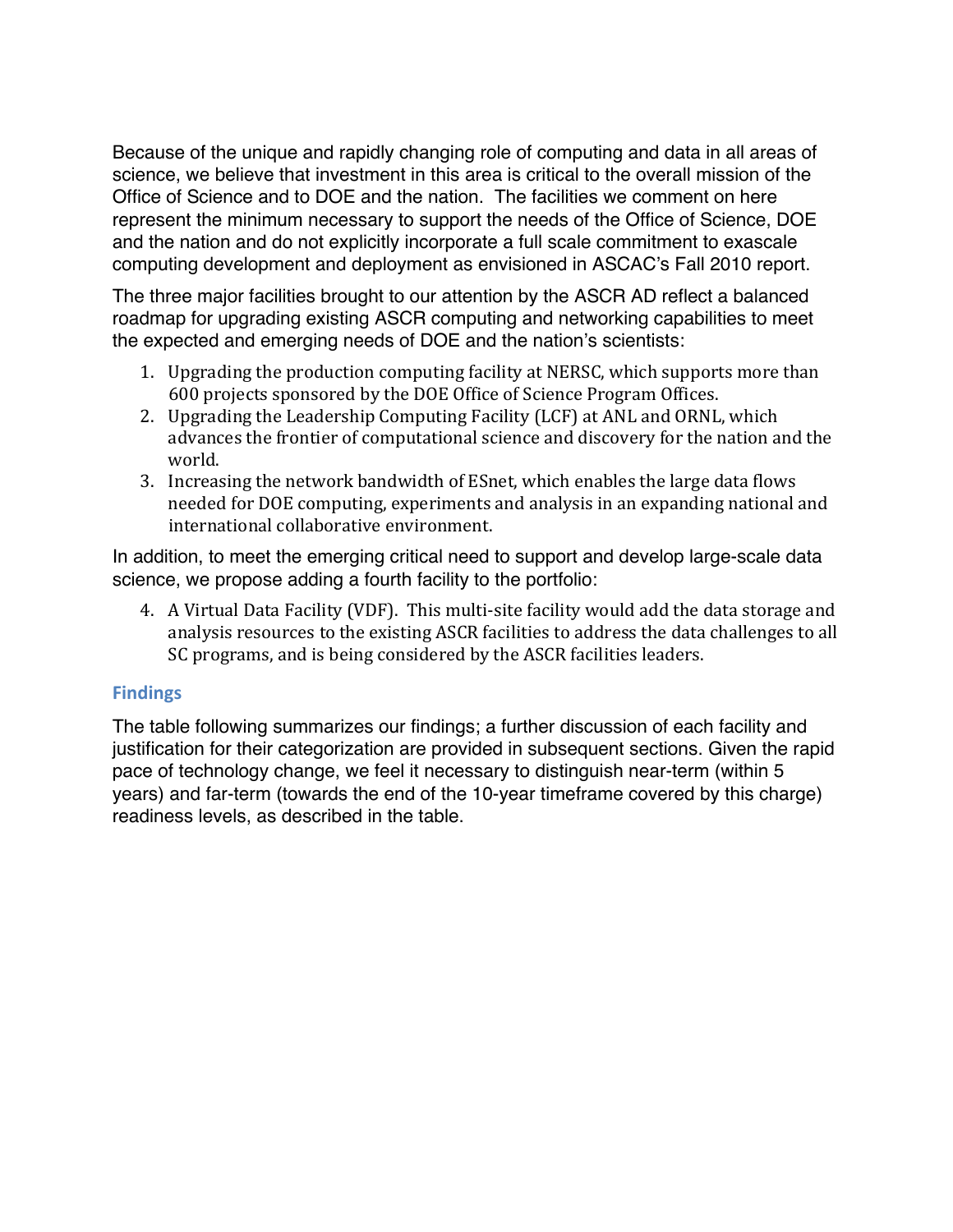| Facility     | Impact | Readiness       |               |
|--------------|--------|-----------------|---------------|
|              |        | $(2014 - 2017)$ | $(2018-2024)$ |
| <b>NERSC</b> | A      | A               | B             |
| LCF          | A      | A               | B             |
| ESnet        | А      | A               | $B+$          |
| <b>VDF</b>   |        | B+              |               |

(The classifications used are those described in the charge letter,

Impact: Readiness: A="ready to initiate construction", B="significant science/engineering challenges to resolve before initiating construction", C="mission and technical requirements not yet fully A="absolutely central", B="important", C="lower priority", D="don't know enough yet". defined")

#### **Impact**

 Each of the four facilities has a key role to play in a balanced ecosystem of DOE high performance computing, and each in its own way contributes in an essential way to DOE's ability to contribute to world leading science. We agree with the AD's assessment that the facilities she identified (1-3) are in the highest "(A): absolutely central" category. We also believe that the proposed Virtual Data Facility is in this category.

- 1. NERSC is the main engine that supports the breadth of scientific computing for the Office of Science. It provides a broad range of scientists and engineers with advanced technology and applications support and is the vehicle by which cutting edge computing technologies enter production. NERSC helps emerging fields of science and engineering take advantage of supercomputing and, at the same time, provides the production resources needed by all of the programs in the Office of Science.
- 2. The LCF must continue to address the most challenging compute- and data- intensive problems in the national research portfolio. It helps develop and use the most advanced computing systems for the open science community, including industry, and also works intensively with key science teams to enable breakthrough computations. The lessons learned about large scale computing systems and user support inform NERSC and others about how to broaden and extend the impact of advanced scientific computing to the wider community.
- 3. ESnet provides the key data linkage for instruments, people, and computational resources. The projected data growth in the next decade is exponential and in some cases faster than Moore's Law. ESnet has a leadership role in delivering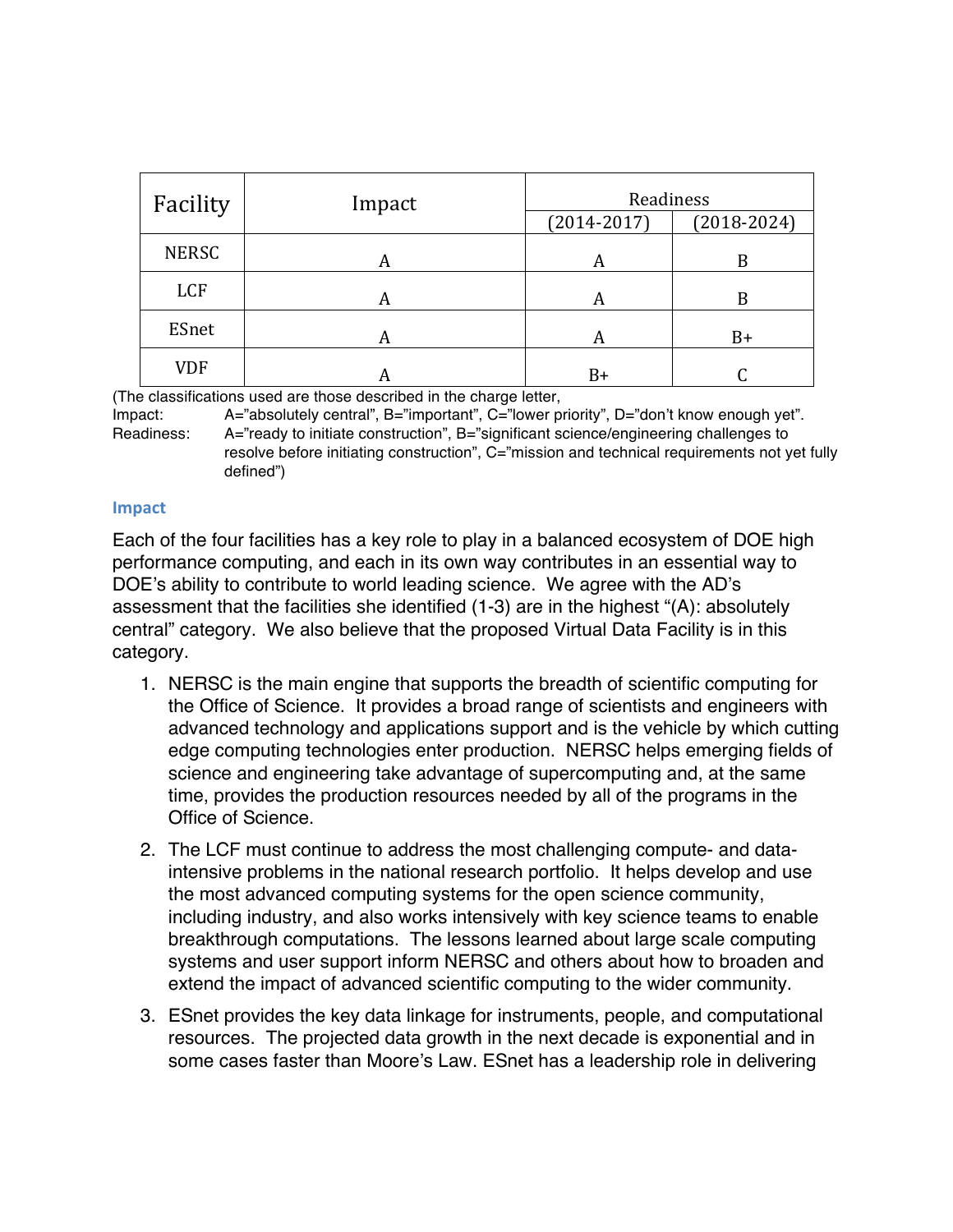highly resilient data transport services optimized for large-scale science. Upgrading to 400 Gb/s on the backbone will have a large impact in addressing this challenge.

 4. The VDF will provide an integrated capability for data science across all SC computational and experimental facilities. The ASCAC report on data science and exascale computing notes the emerging impact of "big data" on computation, experiment and science as a whole. Key to DOE's leadership in computing is the development of data science at a scale commensurate with the needs of modern experiment, theory, and computation. This is the challenge VDF directly addresses.

#### **Timelines and Readiness**

 The committee believes that all existing ASCR facilities – NERSC, LCF and ESnet - are ready to upgrade their facilities in the near-term (2014-2017). That is, there are no significant scientific or engineering challenges as yet unresolved. Specifically, the NERSC CRT building is under construction and scheduled for completion in 2015 and the CD (Critical Decision) process is underway for power upgrades for LCF to accommodate its next generation systems.

 Beyond the near-term, there is considerable uncertainty in the performance of systems for a given footprint, power envelope and cost. Therefore, we have divided the 2014- 2024 report period into the near-term (2014-2017) and far-term (2018-2024). The out- year uncertainty is manageable if there is a significant, robust exascale program addressing issues in hardware, software and applications.

#### **Additional elements required for effective facilities**

 Effective computing facilities are comprised of hardware, software, and scientific computing expertise, including applications development and support. Support for applications development and support must come from all offices of SC, particularly in light of the ongoing fundamental change in computing and programming, pioneered by the LCF and soon to be embraced by NERSC. Hardware lifecycles are short (3-4 years) and predictable within known technologies - shorter than the decadal horizon of this report. Application development and support has a significantly more complex and nuanced timeline - starting with early adopters who embrace technology advances, often with significant support from the LCF, and then expanding to include a broader community, including NERSC. It is important to consider all these components in thinking about the timeline.

 Broad support for the scientific and engineering applications of the future must be an integral part of the future of these facilities. The LCF has very successfully implemented a relatively small collection of important applications on the next generation of energy-efficient petascale computing systems. However, significant additional domain-specific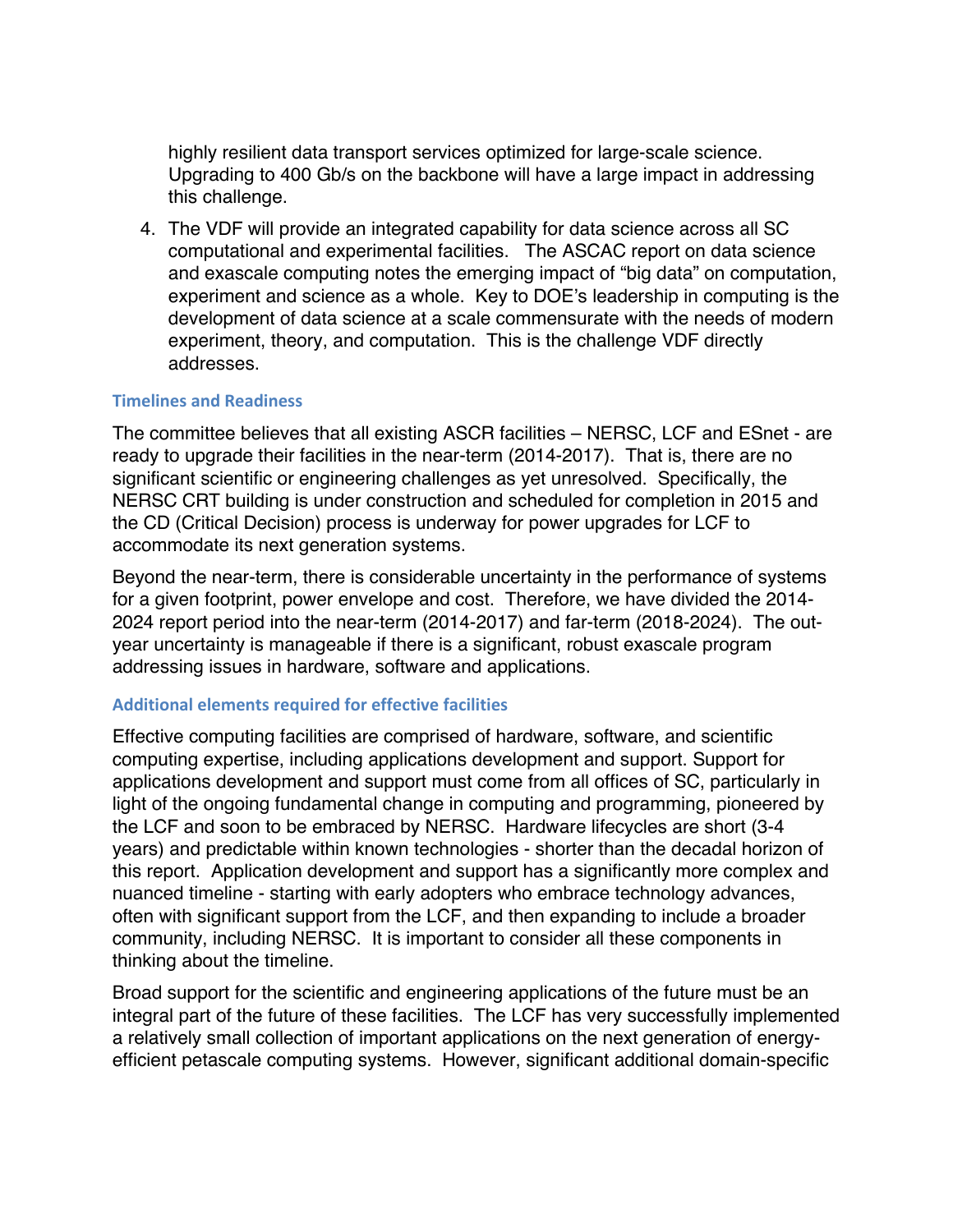support to migrate the broad range of DOE applications relying on NERSC systems is required for future success. This is a responsibility of SC as a whole, not only of ASCR.

## **Facilities Details**

#### *LCF: History of national leadership (impact = A, absolutely central)*

 The Leadership Computing Facility (LCF) at Argonne National Laboratory (ALCF) and Oak Ridge National Laboratory (OLCF) was established in 2004 with a mission to provide the world's most advanced computational resources to the open science community. Through the Innovative and Novel Computational Impact on Theory and Experiment (INCITE) and Advanced Leadership Computing Challenge (ALCC) programs, computational resources are provided to scientists from the research community in industry, academia, and national laboratories. The LCF is a national resource as well as a DOE resource. Scientists and engineers using the LCF have achieved numerous wide-ranging research accomplishments and technological innovations. The full breadth and impact of science productivity cannot be adequately discussed in a few paragraphs. But as one measure, more than 500 peer-reviewed research articles based directly upon LCF projects were published in 2012 alone, including several in high-impact journals such as *Science*, *Nature*, and *The Proceedings of the National Academy of Sciences* (PNAS).

 Specific high-impact scientific achievements from the past year include some of the largest nuclear structure studies ever performed and the world's largest high-resolution cosmology simulation, modeling over one trillion particles. At OLCF, exploration of the nuclear landscape carried out by INCITE researchers and their theoretical prediction of isotopes was featured in Nature in 2012. James Vary and collaborators answered one of the fundamental questions of nuclear structure physics by exploring the limits of nuclear stability by showing there are approximately 7,000 possible combinations of protons and neutrons allowed in bound nuclei with up to 120 protons, providing fundamental insight into theoretical constraints on isotopes. At ALCF, a trillion-particle Outer Rim cosmology simulation, which was 15 times larger than the largest simulation previously carried out in the US, is providing invaluable results for ongoing and upcoming DOE-funded sky surveys, such as the Dark Energy Survey and the Large Synoptic Survey Telescope. In addition, this simulation is setting new standards for computational performance, achieving 69.2% of peak performance (13.94 Pflop/s) on Sequoia. Researchers working on a climate end station INCITE project were the first to definitively show carbon dioxide as the major driver of planetary warming by producing a more comprehensive global paleoclimate proxy dataset coupled with the simulation of the Earth system's energy transport mechanisms during the last deglaciation, and in a separate modeling projection quantified the mechanisms driving sea-level rise.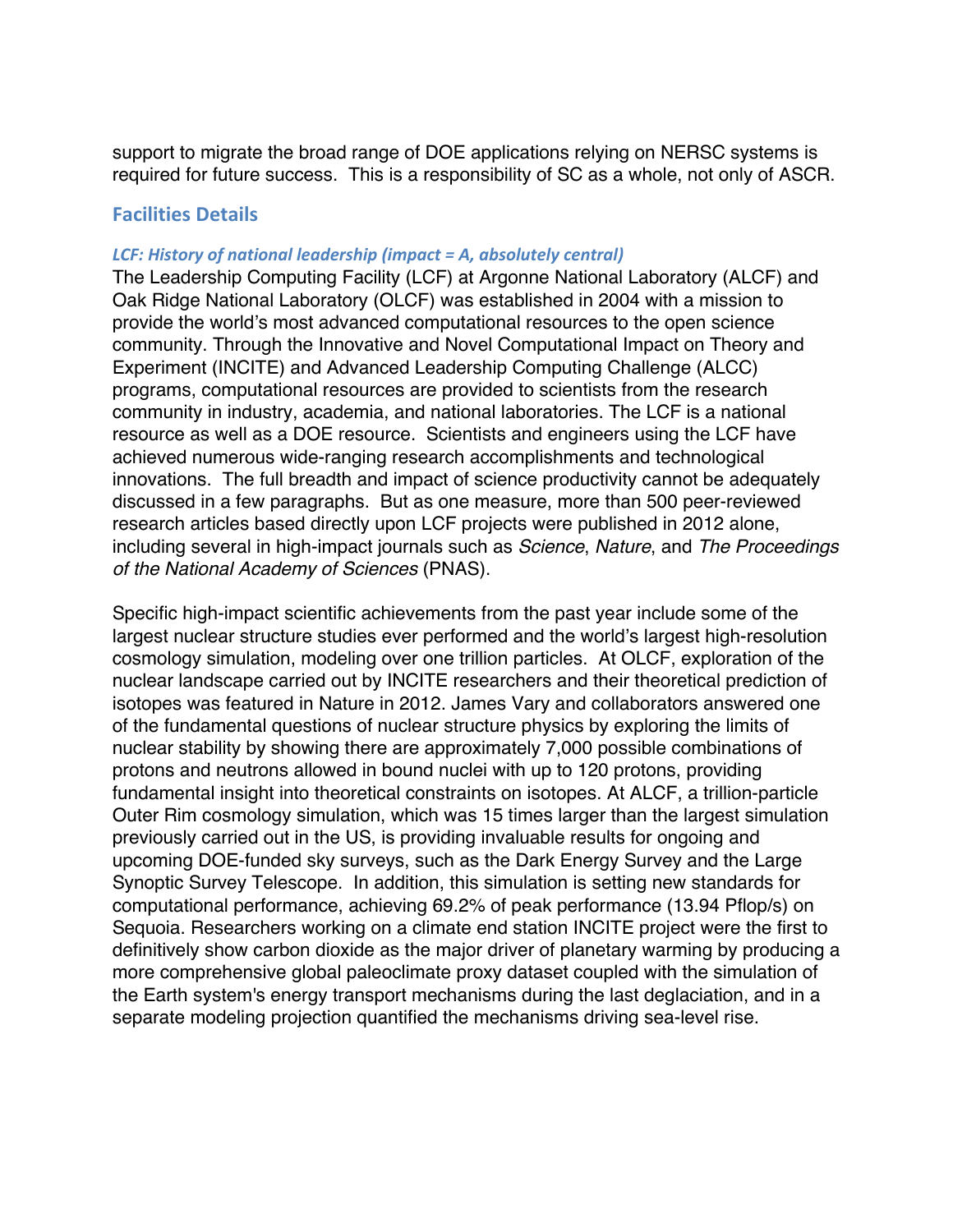Other work included:

- • Development of a fully self-consistent microscopic theory that describes inhomogeneous supernova core-collapse including the transformation of matter from a neutron-rich heavy nuclei and a free neutron and electron gas to a homogeneous neutron, proton, and electron liquid.
- • Detailed simulation of nuclear reactors, which demonstrated that fuel-rod acceleration, velocity and displacements – using the fluid forces computed with large-eddy simulation – can be predicted with a high degree of accuracy.
- • Generation of spectroscopic and photometric data for more accurate distance measurements, necessary for planning future NSF and DOE missions such as the Large Synoptic Survey Telescope and the Palomar Transient Factory.
- Calculations to enable the experimental verification of Bose glass.
- • Screening of 2 million compounds against a targeted receptor in a matter of days, as opposed to the months that would be required for computing clusters, creating a vast library of molecular compounds that can be used for future screenings of potential drug candidates.

 LCF staff have also worked with industry under INCITE, ALCC, and Director's Discretionary allocations. For example, Ramgen has partnered with OLCF to transform design approaches for shockwave-based turbomachinery, which has the potential to reduce the capital cost of  $CO<sub>2</sub>$  compression for carbon capture and sequestration (CCS) by 50 percent. The collaborative work, involving all elements of the design framework, enabled the use of intelligent optimization techniques where ensemble simulations of varying design parameters are combined into a single simulation on Jaguar/Titan, capable of utilizing more than 240,000 cores. Ramgen's CEO and Director Doug Jewett characterized the outcome by saying "The use of Jaguar has cut the projected time from concept to a commercial product by at least two years and the cost by over \$4 million."

 A key factor in the successful acceleration of such scientific discoveries and engineering breakthroughs by the INCITE and ALCC user communities is the assistance in porting, optimizing, and scaling applications to run on the extreme-scale systems provided by the LCF. For instance, each INCITE project is assigned a computational scientist (a "catalyst" at ALCF, or a "liaison" at OLCF) to assist in scaling and optimizing application performance in that science area. Without these experts, these large systems would be difficult to use, and scientists less productive.

 The LCF has provided the world's best examples of interaction with the high performance computing industry. The systems deployed over the last several years (Titan and Mira) are the result of continuing, enlightened collaborative efforts that began with the LCF program itself. IBM (collaboration on Mira) and Cray (collaboration on Titan) form the backbone of the U.S. high performance computing industry; this is in significant part due to their collaborations with DOE.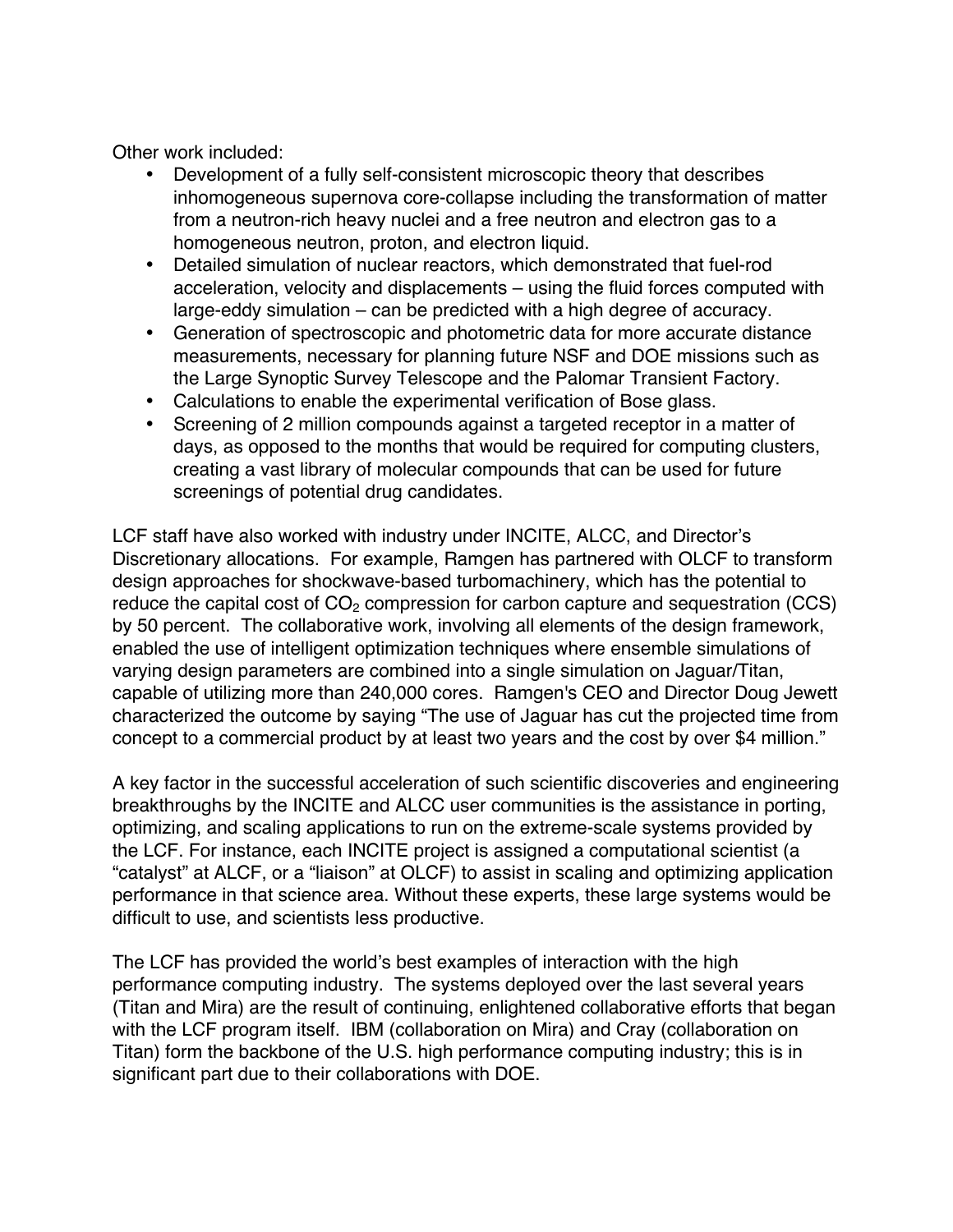#### *Readiness (near-term = A, far-term = B)*

 Both Argonne and Oak Ridge have signed CD-0 (Critical Decision-mission need) documentation for power upgrades to their existing buildings. There are no significant unresolved scientific or engineering challenges. These upgrades will enable each center to field the projected 2016 system, even at the upper bound expected for energy consumption. In addition, the LCF has a strong, significant partnership with LLNL. This team has recently completed a request for information (RFI) relative to a joint SC-NNSA procurement in the 2016 timeframe. This, together with the excellent development and support staff already at the LCF, leads to our near-term readiness grade of A*.* 

 Beyond this point in time, there is increasing uncertainty as to the characteristics (power, footprint, cost) of advanced computing systems, and therefore also of the ability of the LCF to field the most aggressive systems. Our far-term readiness grade is B*,*  since there are significant scientific/engineering challenges to resolve which are beyond the control of ASCR. The workforce at the LCF has been excellent, supporting exceptional collaborations with teams working on important DOE applications. Further, the LCF workforce serves as a model for other facilities in effectively deploying advanced, extreme scale computing systems. However, this excellent track record may erode if we cannot retain an expert development and support staff.

#### **NERSC**

### *<i>History* of service to Office of Science mission (impact = A, absolutely central)

 From the time NERSC was established at Livermore in 1974 to provide computing resources to the fusion energy community, it has grown extensively in the number of scientific disciplines that it supports. Today NERSC is the main computing resource that supports production scientific computing within DOE Office of Science. In 2012 over 600 projects benefited from the high performance computing environment at NERSC, including fusion energy, materials science, lattice QCD, chemistry, climate science, earth science, astrophysics, biosciences, accelerator science, combustion, nuclear physics, engineering, mathematics and computer science. The impact of NERSC is highly visible – over 1500 peer reviewed journal publications are produced each year. We note here only a few of the many widely recognized breakthroughs and/or discoveries: Nobel Prize awards in 2007 and 2012 from scientific simulations at NERSC; Supernova 2011fe was caught within hours of its explosion in 2011, and telescopes around the world were rapidly redirected to it; and the new approach developed by MIT researchers to desalinate sea water using sheets of graphene, a one- atom-thick form of the element carbon - Smithsonian Magazine's fifth "Surprising Scientific Milestone of 2012".

 In addition to decades of provisioning state-of-the-art supercomputing capabilities for discovery and simulation, over the past decade NERSC has been at the forefront of recognizing the need for data-intensive computing and analysis. Indeed, data import at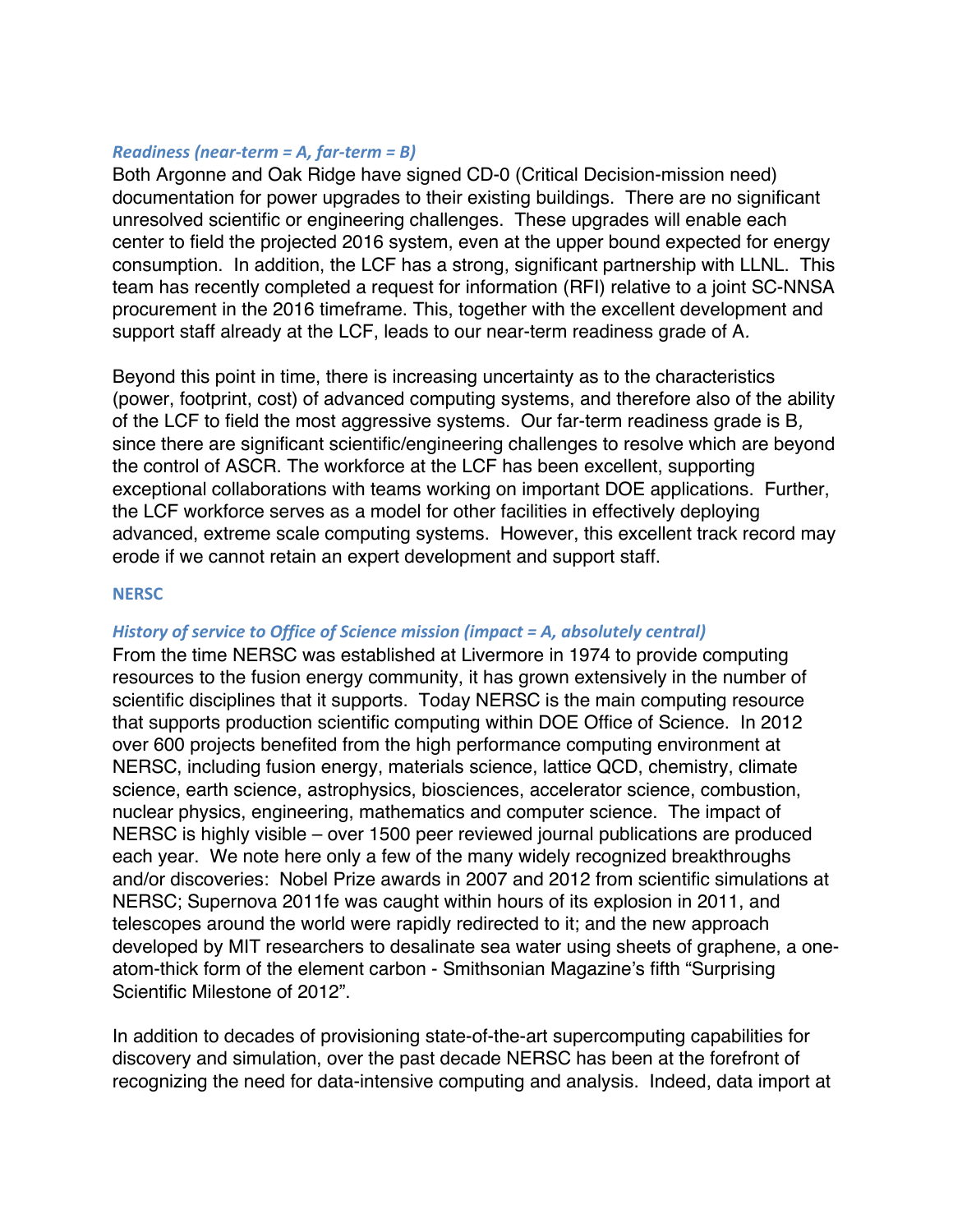NERSC has overtaken data export, and NERSC has met this extreme data challenge by providing the necessary computational and storage resources for data-intensive science. Experts in high performance computing, computer systems engineering, data, storage and networking provide an environment to maximize the productivity of NERSC users. By working directly with users via use cases, staff has been able to effectively prioritize and maintain a balanced resource facility.

 Gathering and implementing user requirements is a long-standing strength of NERSC. NERSC has almost 5,000 users affiliated with Office of Science programs, i.e. BES, HEP, NP, FES, BER and ASCR. These include scientists and engineers from DOE's laboratories, other federal agencies, the academic community and more. A cornerstone of this relationship is extensive, triennial reviews of computing requirements for each SC program office.

### *Readiness (near-term = A, far-term = B)*

 The NERSC CRT facility is scheduled to come online in 2015. This new facility will have upwards of 20,000 ft<sup>2</sup> of machine room space available, initially provisioned with about 12 MW of available power. These are certainly sufficient to field NERSC-8, and our evaluation of the readiness in the 2014-2017 time frame from a hardware perspective is A, ready to begin*.* 

 However, application readiness is a significant challenge because NERSC-8 will be on a different technology trajectory than Hopper and Edison. That is, this system will be more closely aligned with those already in place at the LCF, presenting many of NERSC's 600 applications with difficulties in programming and performance similar to those that the handful of LCF application codes have already faced. The experience from LCF will help NERSC in their plan to address this challenge, building upon their extremely successful user support model. This will require strengthening the NERSC workforce. In addition, NERSC will have to deal with two factors that are not completely under their control: (1) a successful exascale hardware, and software and application R&D effort and (2) significant domain-specific support from the other programs in SC (e.g., BES, BER).

### **ESnet**

#### *History of a national and international resource (impact = A, absolutely central)*

 In the past 25 years, DOE Office of Science has provided leading edge network connectivity for scientific discoveries through ESnet, a national network that connects 40 labs and facilities with more than 100 networks. This has greatly facilitated the collaborative interactions of DOE-funded scientists in geographically distributed locations, with other collaborative agencies and commercial enterprises, and with major international experiments. For LHC alone, there is a dedicated 'Overlay Network' that includes 30 networks and over 40 institutions.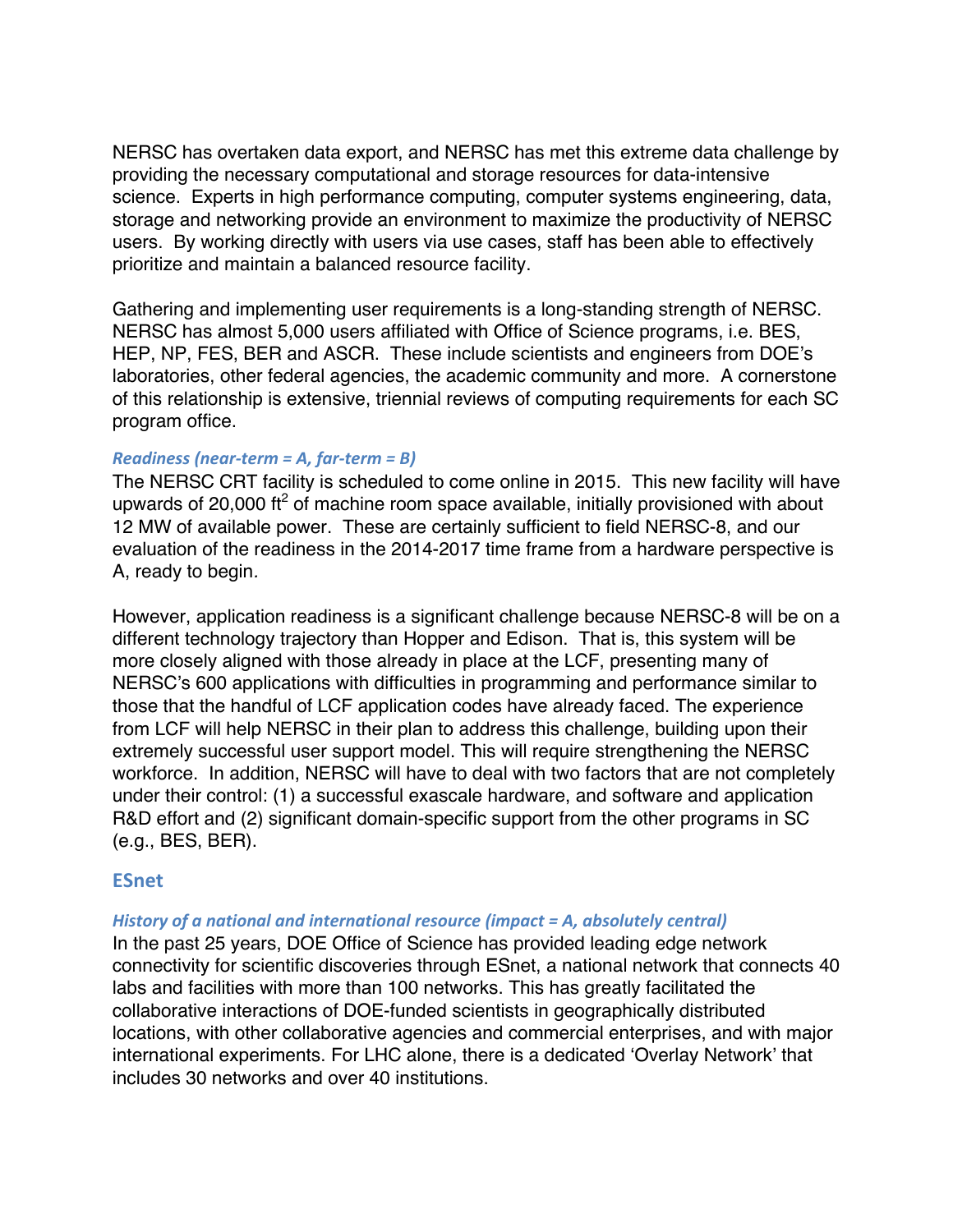Data traffic is growing exponentially driven by two factors. First is the growth in experimental data. For example, the ALS at Berkeley Lab is a 24-hour operational facility and 45 beams are available to users in excess of 4000 hours per year. Projects at the ALS will produce up to 5 Gb/s of data that will need to be streamed to remote supercomputers for processing and the resulting images returned to ALS in near real- time. Second is the growth in LCF capabilities that enable more realistic simulations of grand challenge problems. One of the biggest producers as well as users of data is the climate community. NCAR and LBNL will distribute data from the CCSM model, and ORNL will distribute observational and other data. The data will be replicated worldwide for analysis and validation, and bandwidth requirements will likely approach 100 Gb/s in the next few years.

 To meet the challenge, ESnet (with the help of ARRA funding) has successfully upgraded its network to deliver data at 100 Gb/s, making it one of the fastest systems in the world. This breakthrough will not only make sharing of information between DOE's laboratories more efficient and pave the way for new discoveries, it also holds the potential for driving innovations that find their way into the commercial sector. The proposed 400 Gb/s upgrade is a logical next step and is on the strategic path to a Tb/s network.

#### *Readiness (near-term = A, far-term = B+)*

 The success of the proposed ESnet upgrade depends on international collaboration in cases where connections among multiple countries are involved. Issues regarding compatibility of systems, data transfer policies and cyber security will have to be addressed. ESnet will also have to correct historical understaffing, exacerbated by recent waves of retirement, and loss of staff to the commercial sector. The plan is excellent for the first 7 years, leading to our near-term readiness score of A. There could still be glitches in out years depending on technology advances that are not yet quantifiable, although less so than LCF's expectations of exascale technologies, leading to a B+ far-term readiness.

## **Virtual Data Facility**

### *A new Department of Energy facility (impact = A, absolutely central)*

 Large-scale, experimental and observational user facilities are a unique aspect of the Office of Science portfolio. Today, these facilities produce data at a prodigious rate, e.g., the limit for a large-scale DOE facility is about 10 PB/year. That figure is certain to escalate exponentially in the future. Peter Denes of LBNL estimates that detector data rates will increase 20-fold over the period from 2010-2015 and sequencers about 50- fold. The ability to effectively capture, store, filter, analyze, curate and archive data across all SC facilities is critical to the science mission of DOE. The impact of this virtual facility would be absolutely central to DOE's science mission.